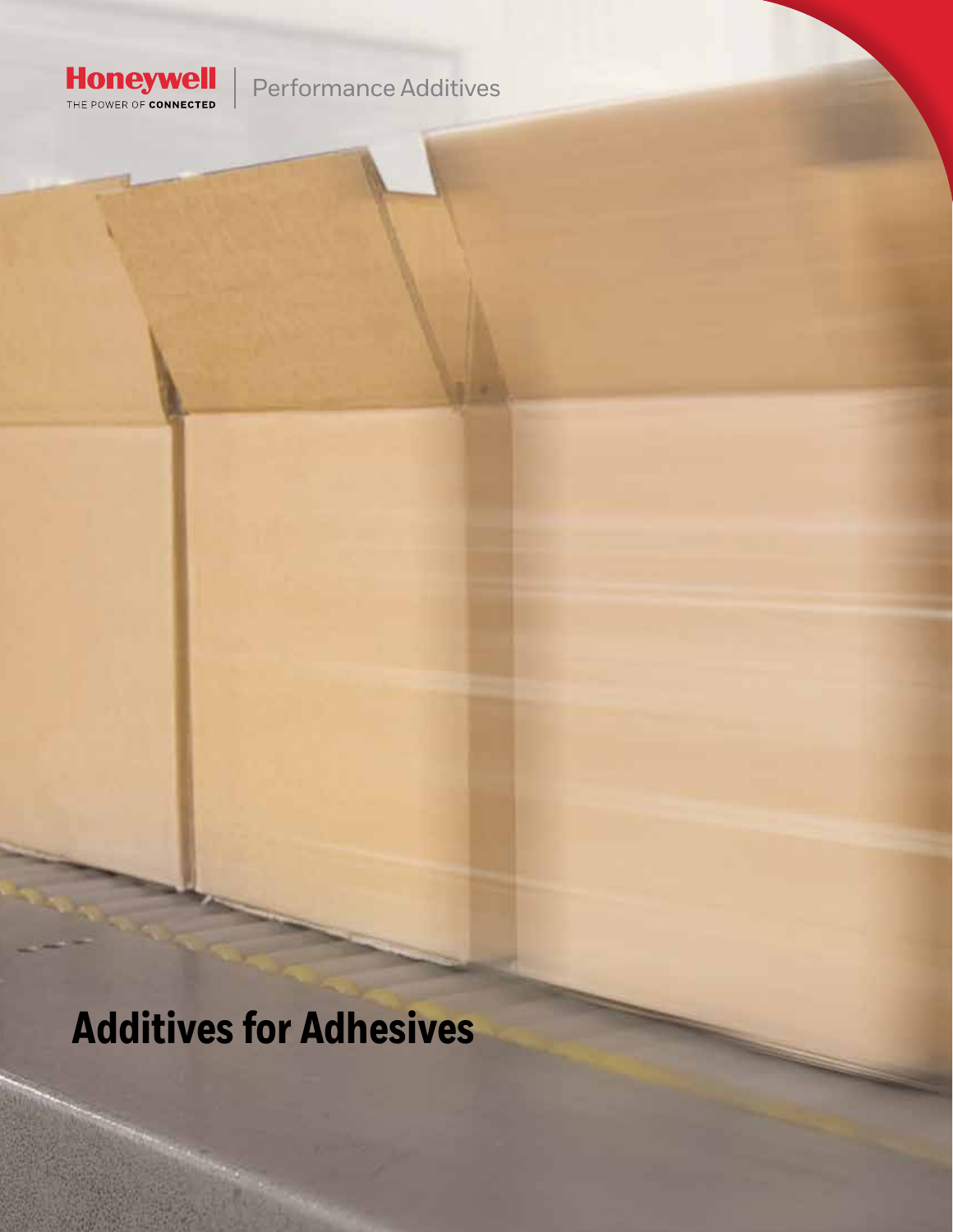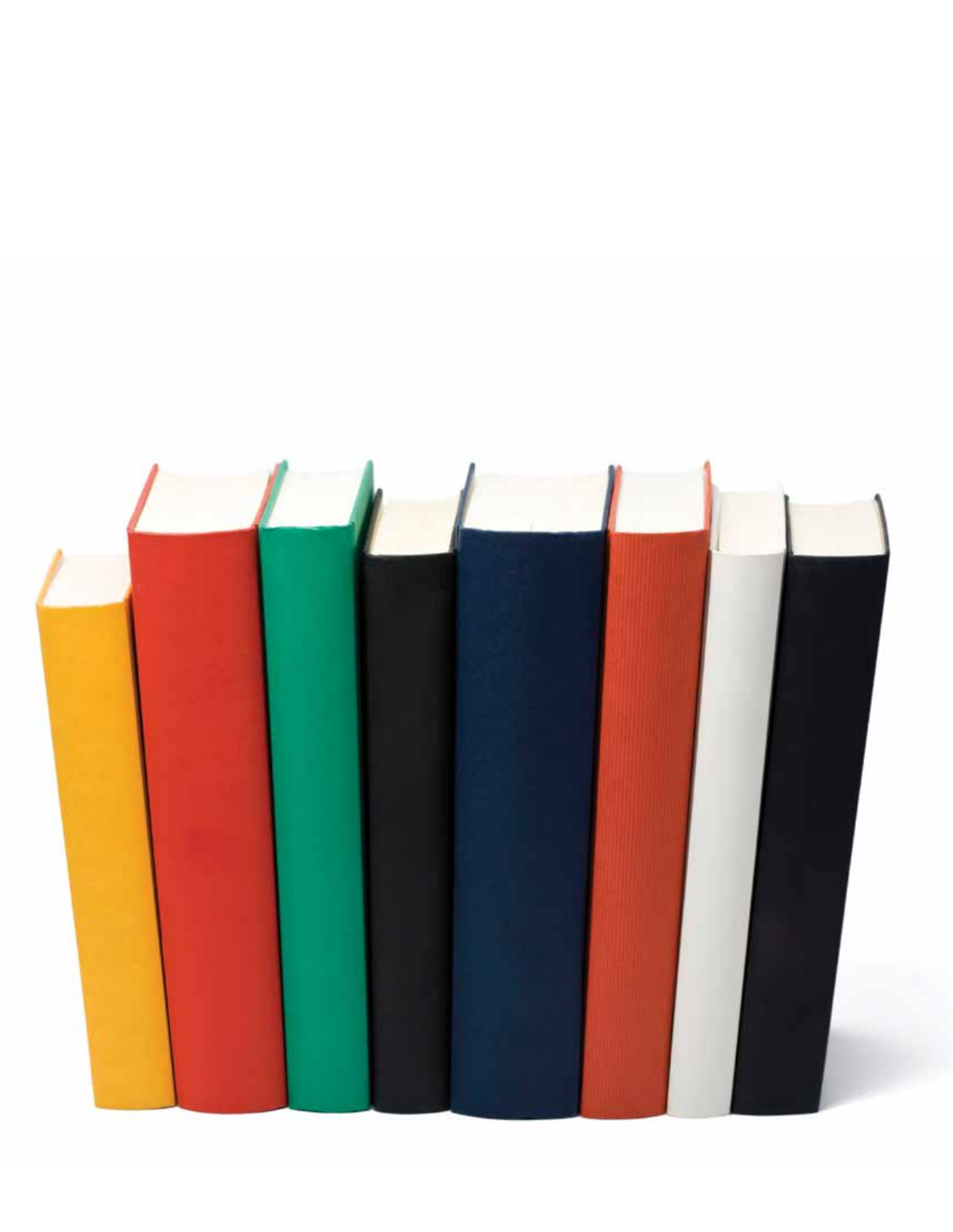# Honeywell Performance Additives for Adhesives

**Enhance Performance. Improve Processing.** 

**Increase Value.**

Honeywell performance additives are designed to enhance performance, improve processing, and increase the value of your adhesives. Our A-C® and ACumist® brand polymers help to extend the range of your hot melt adhesives by influencing a variety of different properties, including cold temperature and low surface energy substrate adhesion, application temperature, high temperature resistance and oil migration control, which helps your

adhesives become more competitive. Each additive in our product line is backed by Honeywell's consistent quality, customer service, and reliable global supply network. And, as one of the world's leading manufacturers of low molecular weight polyethylene additives, Honeywell's technical support is prepared to help you identify and apply the additives you need for your specific application.

**functionality to your formulation.**



**Hot Melt Adhesive Composition**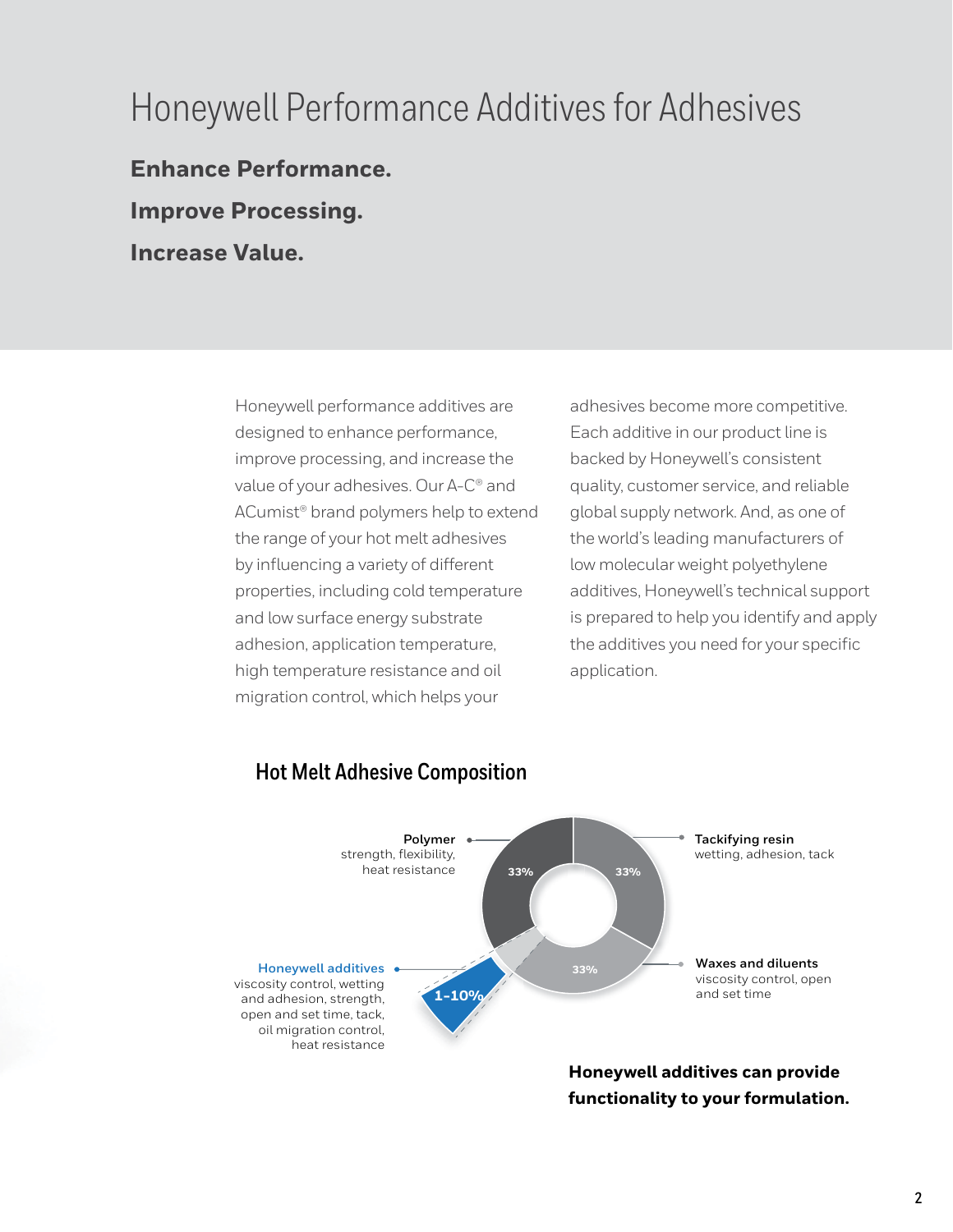

Your search for the right product begins with the broad selection of additives Honeywell manufactures, and those products offer a variety of benefits for virtually any type of adhesive chemistry:

#### **Ethylene vinyl acetate (EVA)**

- Increased adhesion
- Reduced processing times
- Reduced set times
- Improved heat resistance
- Increased wetting

### **Metallocene polyolefins (MEO and MPP)**

- Increased adhesion to low surface energy substrates
- Improved cold temperature adhesion
- Reduced set times
- Improved heat resistance

### **Amorphous poly-alpha-olefins (APAO)**

- Increased adhesion to low surface energy substrates
- Reduced adhesive stringing
- Increased heat resistance
- Improved set speed

#### **Styrenic block copolymers (SBC)**

- Increased adhesion
- Oil migration control

#### **Polyamides (PA)**

- Reduced viscosity
- Improved set speed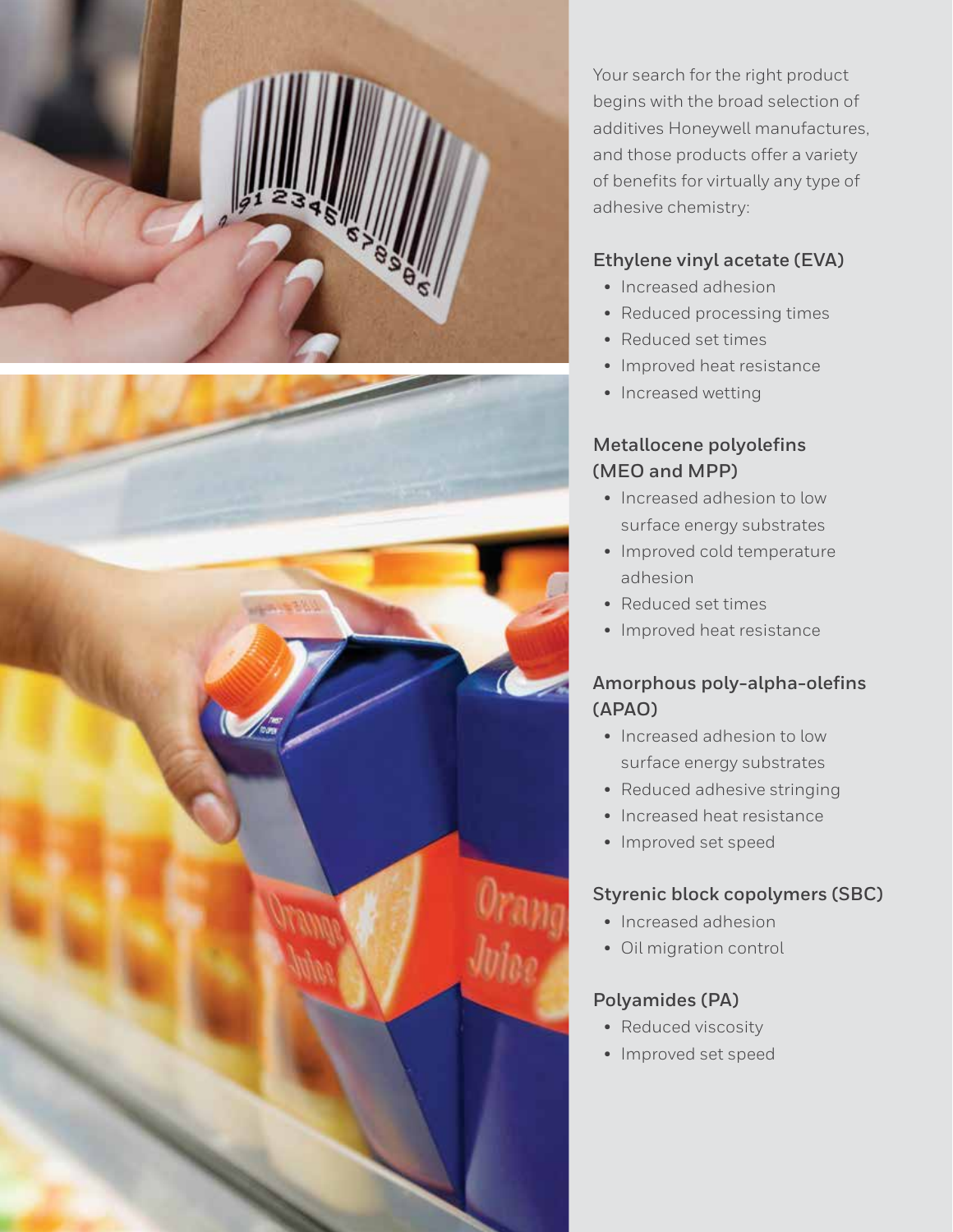# Key Benefits of A-C® Performance Additives

#### **Achieve Greater Adhesion**

Even on dissimilar surfaces or low surface energy substrates, A-C performance additives help your hot melt formulation achieve greater adhesion strength. Whether the surface is polypropylene (PP), polycarbonate (PC), polyvinyl chloride (PVC), polyethylene (PE), polyethylene terephthalate (PET) or coated and uncoated kraft cardboard, A-C performance additives are designed to improve your product's ability to coat virtually any surface. These additives also reduce the viscosity of your formulation, which helps to improve adhesion



and wetting on the substrate. A-C performance additives even boost your hot melt's ability to adhere to substrates at freezer temperatures.

#### **Reduce Processing and Set Times**

With their ability to lower the viscosity of your formulation, A-C performance additives help to reduce your batch mixing times. They also decrease your product's set time, which means your customers can boost their productivity.

#### **Lower Application Temperatures**

By reducing the viscosity of your formulation, A-C performance polymers lower its application temperature, which improves application speed and reduces energy costs. This also improves the formulation's adhesion to heat sensitive substrates, such as plastic, without affecting its heat resistance performance. Improve Heat Resistance When your customers' specifications call for a heatresistant hot melt, A-C performance additives can be used to elevate the softening point of your formulation, helping to ensure your product can withstand higher temperatures.

#### **Control Oil and Plasticizer Bleed**

A-C performance additives feature a unique ability to hold oils that can bleed from your adhesive, which helps to maintain the strength of the adhesive and preserves the aesthetics of paper and labeling. They can also reduce plasticizer bleeding from PVC films, allowing the adhesive to attach more easily to the surface of the film.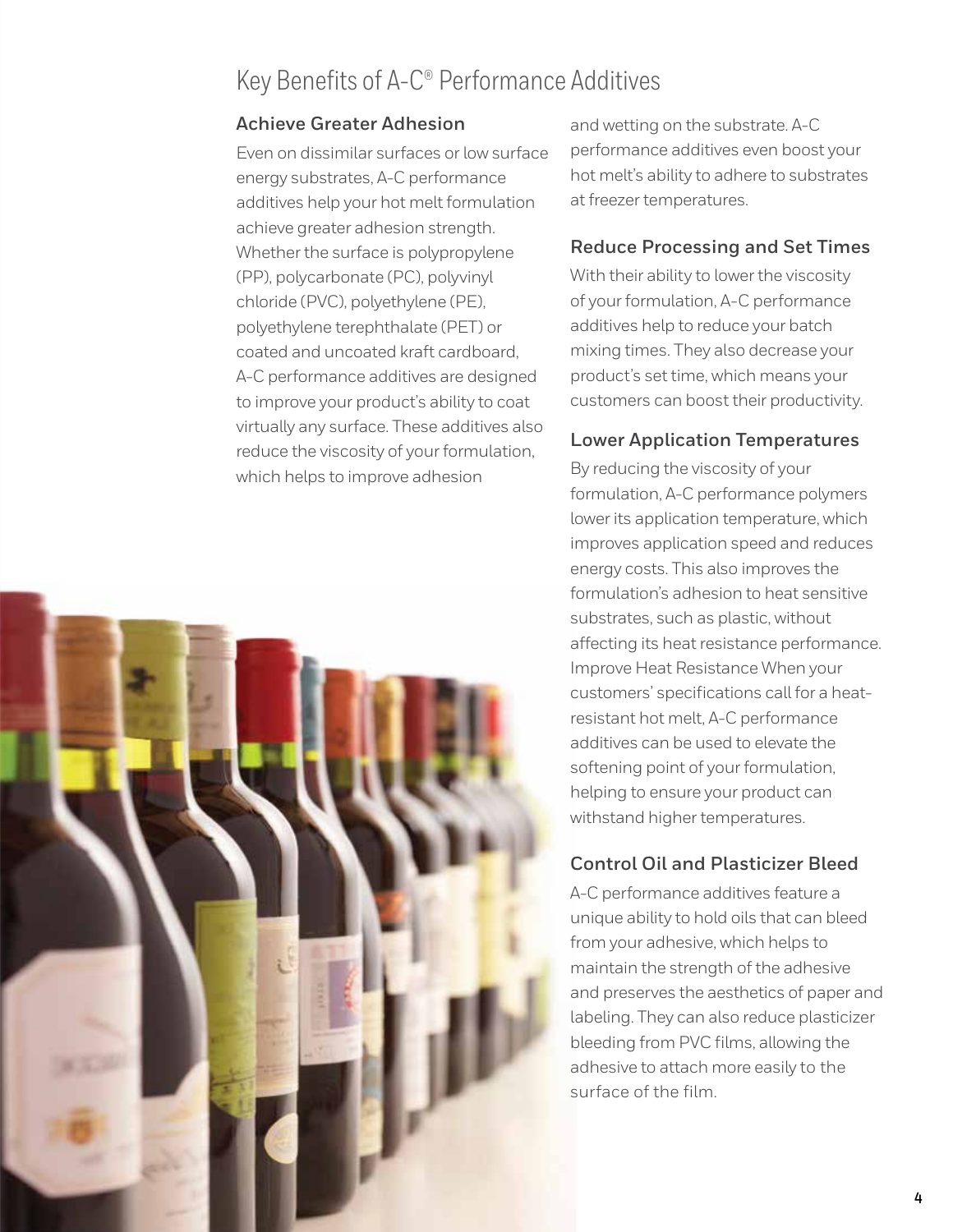# Product Applications

From packaging to woodworking, A-C performance additives have been used to improve adhesives and sealants for more than five decades. When you use Honeywell A-C performance additives, you benefit from technical support specialists that understand your application. These specialists are experts in the chemical, physical and application-based properties of our additives, and can help you quickly identify the additives best suited for your needs. When you are seeking to improve your product's heat or aging resistance, or enhance its adhesion, Honeywell experts can find the right blend to improve your formulation.





Enhance the adhesion and set times of your formulation in coated and uncoated carton applications. For materials that must endure hot and cold temperatures, A-C performance additives provide the cold temperature performance and heat resistance you need to ensure your formulation maintains strong adhesion throughout the lifecycle of the product.

### **Packaging <b>Bookbinding Woodworking**



Help your hot melt reach the level of strength, flexibility and durability bookbinding requires. A-C performance additives help to promote adhesion over the lifetime of a bind, while offering greater processing speeds on your customer's production lines.



The difficulty of adhering PVC or PP foils to wood can be overcome with the help of an additive that works with your formulation to reduce stringing and resist heat. With the help of A-C performance additives, you can increase adhesive strength in extreme temperatures while optimizing the set time of your adhesive to the wood substrate.



A-C performance additives reduce the viscosity and lower the application temperature of your formulation in hygienic applications, such as diapers. Your customers will benefit from improved wetting and the ability to apply your product at higher line speeds.



Boost adhesion strength on the low surface energy substrates often encountered in tape and label applications. A-C performance additives also help to stabilize the oils that can bleed into paper, ensuring the aesthetic appeal of your customer's product is maintained.

# **Hygienic Tape and Label Specialty Applications**



A-C and ACumist performance additives are used in many specialty applications, including adhesive pellet detackification and the extension of Fischer-Tropsch waxes. Contact our technical support team today to learn how we can meet the needs of your specific application.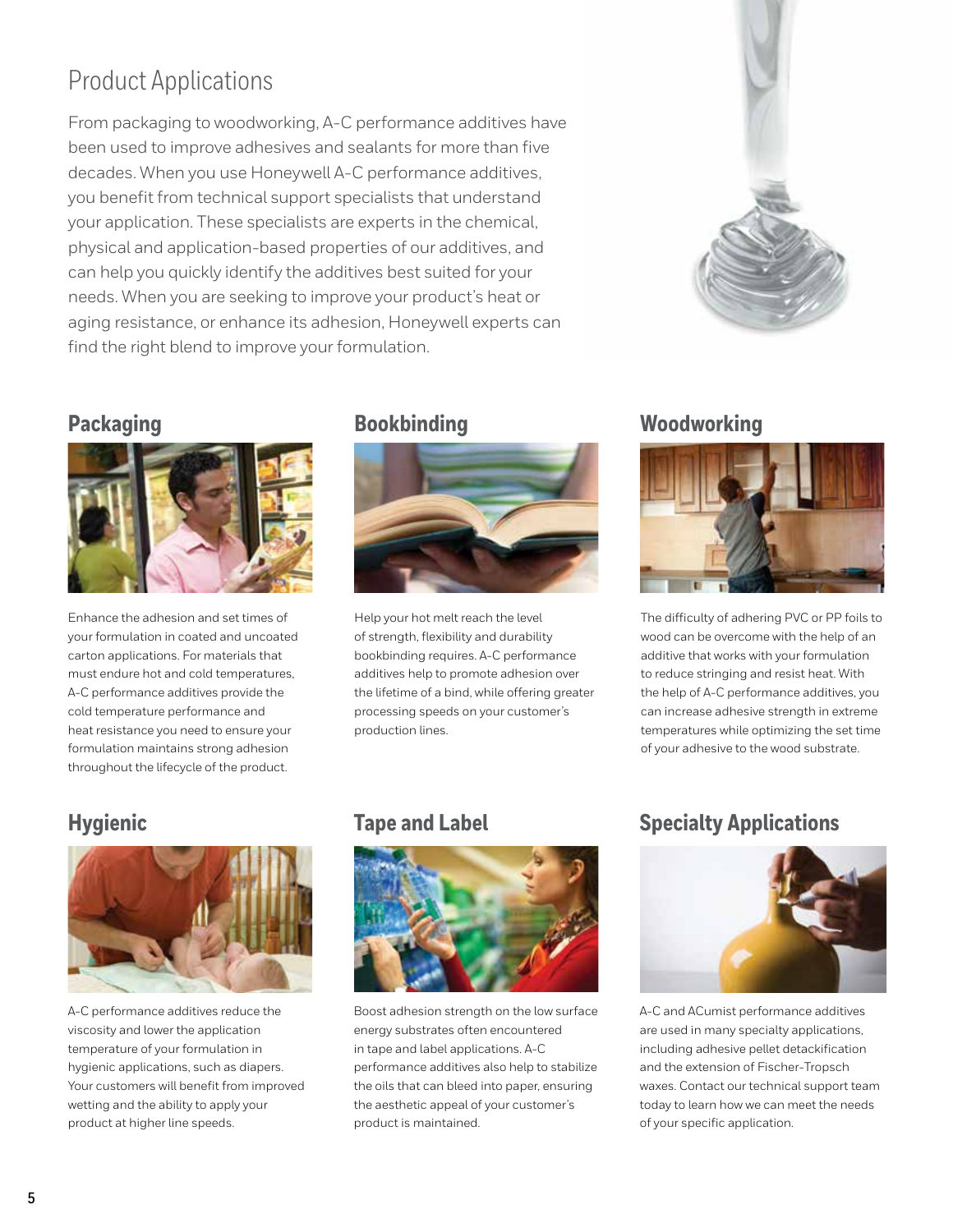## **Recommended Products for Adhesion Enhancement by Substrate and Adhesive Chemistry\***

|                        |                        | <b>Adhesive Chemistry</b>           |                                   |                                 |            |                                  |
|------------------------|------------------------|-------------------------------------|-----------------------------------|---------------------------------|------------|----------------------------------|
|                        |                        | <b>Styrenic Block</b><br>Copolymers | Metallocene<br><b>Polyolefins</b> | Amorphous<br>Poly-Alpha-Olefins | Polyamides | <b>Ethylene Vinyl</b><br>Acetate |
| ್ಕೆ<br><b>Substrat</b> | Kraft or Coated Carton | A-C EVA.<br>A-C MAPP                | A-C PE. A-C MAPE.<br>A-C MAPP     | A-C MAPE.<br>A-C MAPP, A-C PP   | A-C EAA    | A-C PE, A-C EVA,<br>A-C MAPP     |
|                        | Polyethylene           | A-C EVA,<br>A-C MAPP.<br>A-C MAPE   | A-C MAPE, A-C MAPP,<br>$A-CPP$    | A-C MAPE.<br>A-C MAPP, A-C PP   | A-C EAA    | A-C PE, A-C EVA.<br>A-C MAPP     |
|                        | Polypropylene          | A-C EVA.<br>A-C MAPP.<br>A-C MAPE   | A-C MAPE, A-C MAPP,<br>A-C PP     | A-C MAPE.<br>A-C MAPP, A-C PP A | A-C EAA    | A-C PE, A-C EVA,<br>A-C MAPP     |
|                        | <b>PVC</b>             | A-C EAA                             | A-C EAA                           | A-C EAA                         | A-C EAA    | A-C EAA                          |

\*Contact Honeywell for specific product recommendations.

# A Global Commitment to Technical Support

Every day, Honeywell A-C performance additives are helping to improve the performance of products around the world. More than five decades of expertise in the development of low-molecular-weight polyethylene polymers is at your fingertips through Honeywell's technical support services, with specialists who understand your application. Contact us today to learn more about what we can do for your products.



# Product Lines

Honeywell offers several different lines of A-C performance additives to fit your specific application:

| <b>Product</b>                                     | <b>Major Benefits</b>                                                                                                                            |
|----------------------------------------------------|--------------------------------------------------------------------------------------------------------------------------------------------------|
| A-C PE Homopolymers                                | Viscosity control/reduced processing time<br>Application at low temperatures<br>Increased heat resistance<br>Reduce oil migration                |
| A-C High-Density Oxidized PE<br>Homopolymers       | Increased heat resistance<br>Reduce oil migration<br>Improved adhesion                                                                           |
| A-C EAA Copolymers                                 | Reduce plasticizer migration<br>Application at low temperatures<br>Compatibilizer                                                                |
| A-C EVA Copolymers                                 | Viscosity control/reduced processing time<br>Improved wetting<br>Compatibilizer                                                                  |
| A-C Ethylene Maleic Anhydride<br>Copolymers (MAPE) | Increased adhesion at cold temperatures<br>Increased adhesion to low surface energy<br>substrates<br>Compatibilizer                              |
| A-C PP Maleic Anhydride<br>Copolymers (MAPP)       | Increased heat resistance<br>Increased adhesion at cold temperatures<br>Increased adhesion to low surface energy<br>substrates<br>Compatibilizer |
| A-C PP Homopolymers                                | Increased heat resistance<br>Control set time                                                                                                    |